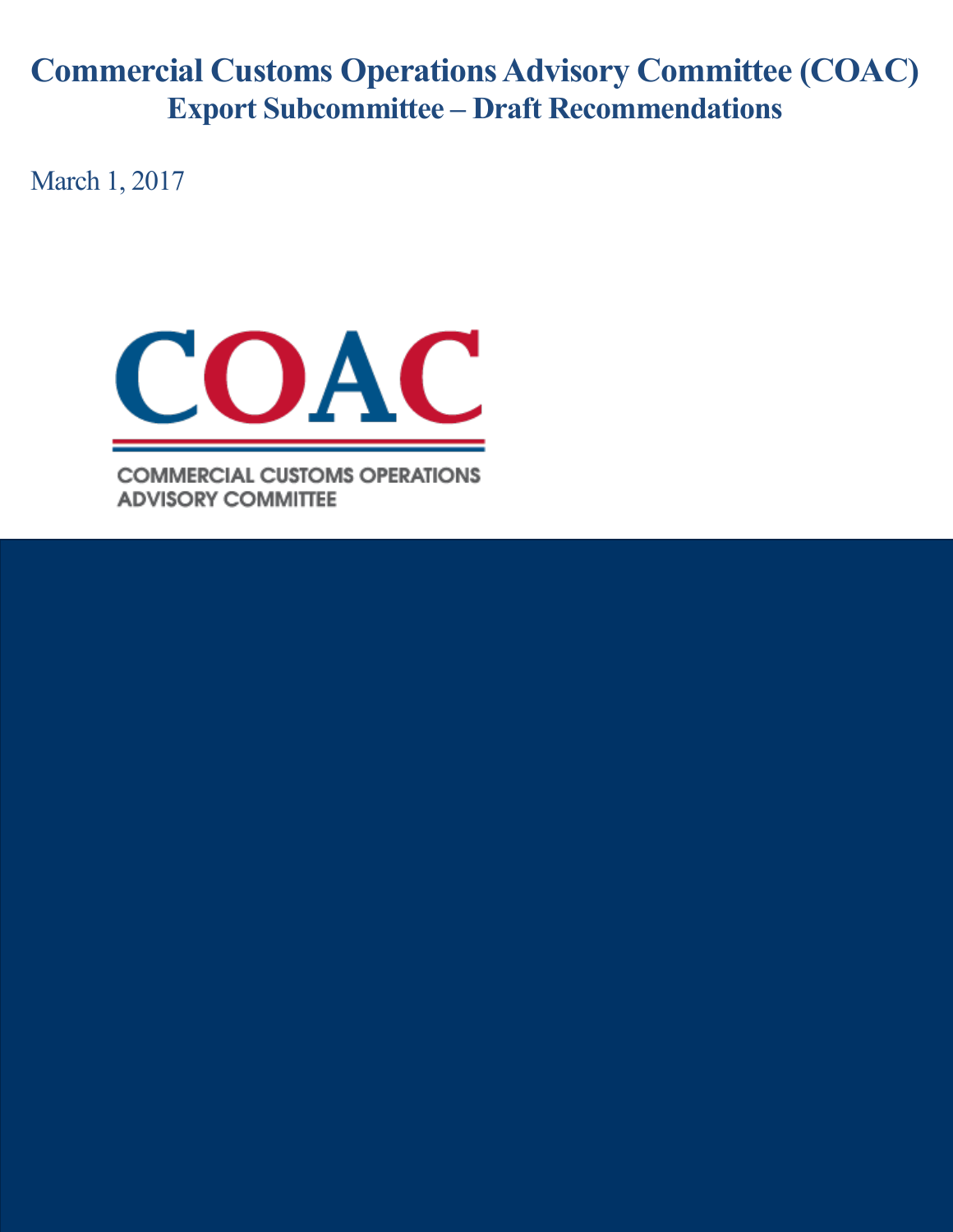# **Export Subcommittee – Manifest Subgroup**

# **Truck Manifest and Multi-modal Recommendations for Full COAC Approval**

#### **Recommendation 1**

With regard to the data element "Name of Exporter": The exporter is not a party that is captured by transportation documents or carrier manifests.

• Therefore, it is recommended that CBP change the name of this data element name to "shipper name".

Additionally, the US definition of shipper is not in line with the WCO definition for the equivalent data element "consignor", nor with the Canadian definition of "shipper", both of which designate the proper party to be that which is shown on the bill of lading / shipping document / transport contract.

- We recommend that CBP change its definition of shipper name to "the name of the party shipping the goods as shown on the Bill of Lading (BOL)/shipping document." This recommendation applies to the manifest systems, import and export, for all modes of transport.
- Furthermore, because truck BOLs are not standardized, we recommend that CBP provide guidance regarding which of the potential fields on a truck BOL contains the proper party to be submitted as the shipper element.

# **Recommendation 2**

 As the next step of the process, we recommend that CBP clearly delineate and define all truck export manifest data elements such that they are suitable for determining IT requirements, and develop a comprehensive explanatory spreadsheet of the US export manifest data elements that also references them to the import manifest data elements of Canada and Mexico.

#### **Recommendation 3**

It is understood that CBP may wish to allow or encourage – and potentially in the future even require – the submission of additional data elements. However, it is problematic when CBP makes provision for such new elements by expanding the definition of an existing data element, instead of creating a new data element with its own clear definition.

One example is the shipper data element, the definition of which has been proposed to include "an identification number that will be a unique number to be assigned by CBP upon the implementation of the Automated Commercial Environment". However, a carrier is unlikely to find this future CBP identification number in the shipper name field of the transport document. Similarly, with the data element "Cargo Description", along with "detailed description of the cargo", CBP has also included in the definition the 6-digit level of the Harmonized Tariff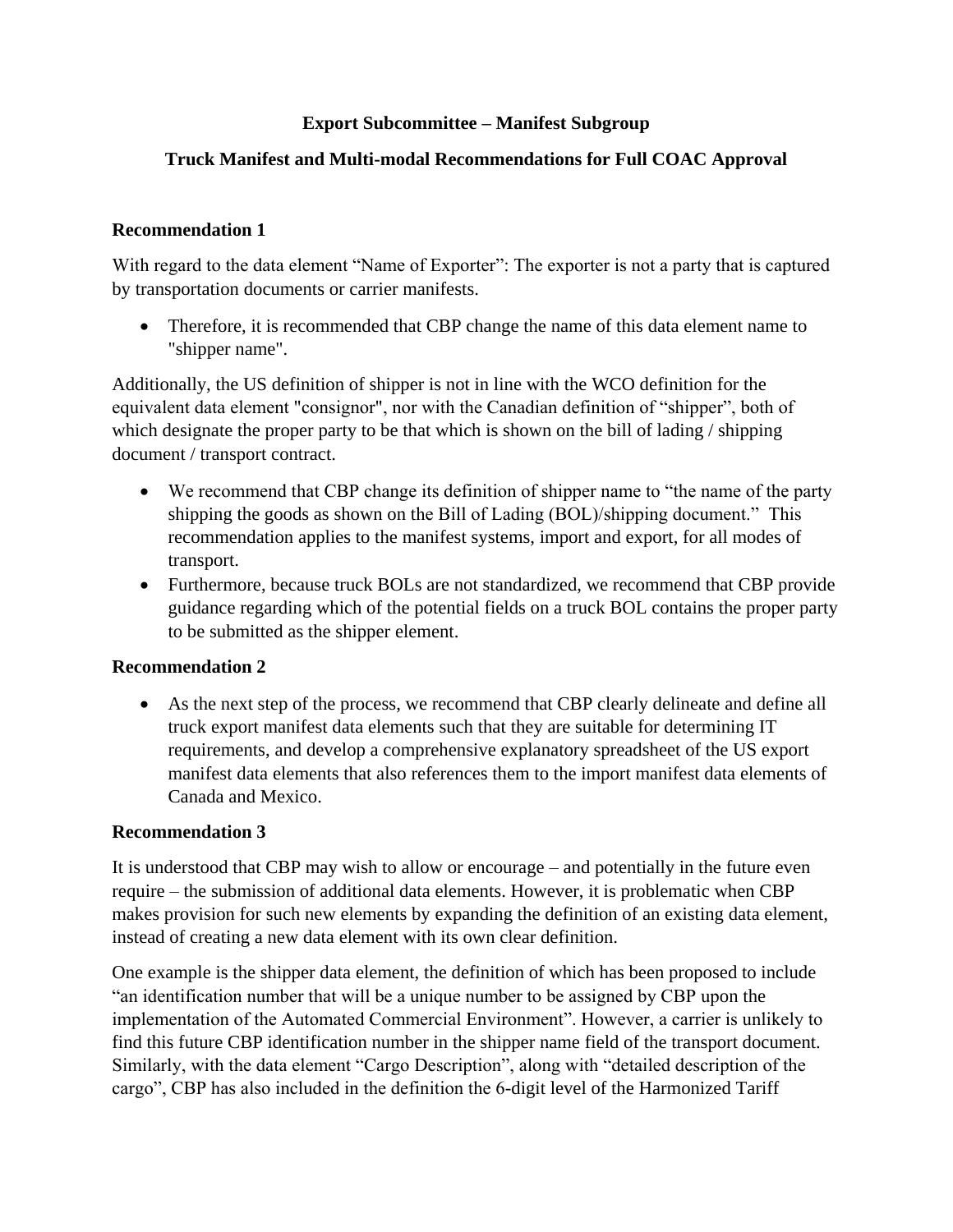Schedule. But a plain language description of the goods and an HTS classification are two different things.

We believe that this "definition expansion practice" leads to a lack of clarity in data element definitions, is a hindrance to international harmonization, and is impractical with regard to IT programming and cargo documentation practices.

- We therefore recommend that, as a standard future practice, if CBP wishes to provide filers the option of transmitting additional information, that this information be delineated as new, clearly-defined data elements. This recommendation applies to the manifest systems, import and export, for all modes of transport.
- With regard to specific truck manifest data elements, we recommend that CBP remove 1) the identification number item from the definition of shipper and 2) the HTS reference from the definition of cargo description, and instead include them as a separate, new, optional data element to be provided in new, separate fields of a message.

# **Recommendation 4**

With regard to the data element of "consignee", the carrier has information on only one party: that who is listed on a transportation bill as the consignee.

- We therefore recommend that CBP delete the truck export data elements "ultimate consignee" and "intermediate consignee", and replace these with a single data element: "consignee".
- We further recommend that this "consignee" data element should be defined in alignment with the WCO SAFE Framework and Canada e-manifest definitions of "consignee" as the name of the party to whom the cargo/goods are being "shipped to" or "consigned" as shown on the Bill of Lading or shipping document. This recommendation applies to the manifest systems, import and export, for all modes of transport.
- Similar to "shipper" above, because truck BOLs are not standardized, we recommend that CBP provide guidance regarding which of the potential fields on a truck BOL contains the proper party to be submitted as the consignee element.

# **Recommendation 5**

With regard to the data element "Name and Address of the Notify Party", CBP has defined this as "the name and address of the party to be notified as specified in the carrier's/freight forwarder's contract of carriage or commercial sales." The carrier, however, does not have access to commercial information.

 We therefore recommended that CBP remove any reference to commercial sales documentation from the definition. Furthermore, customers do not always provide a notify party, therefore this data element should be designated as "conditional", with further delineation needed regarding when it is mandatory.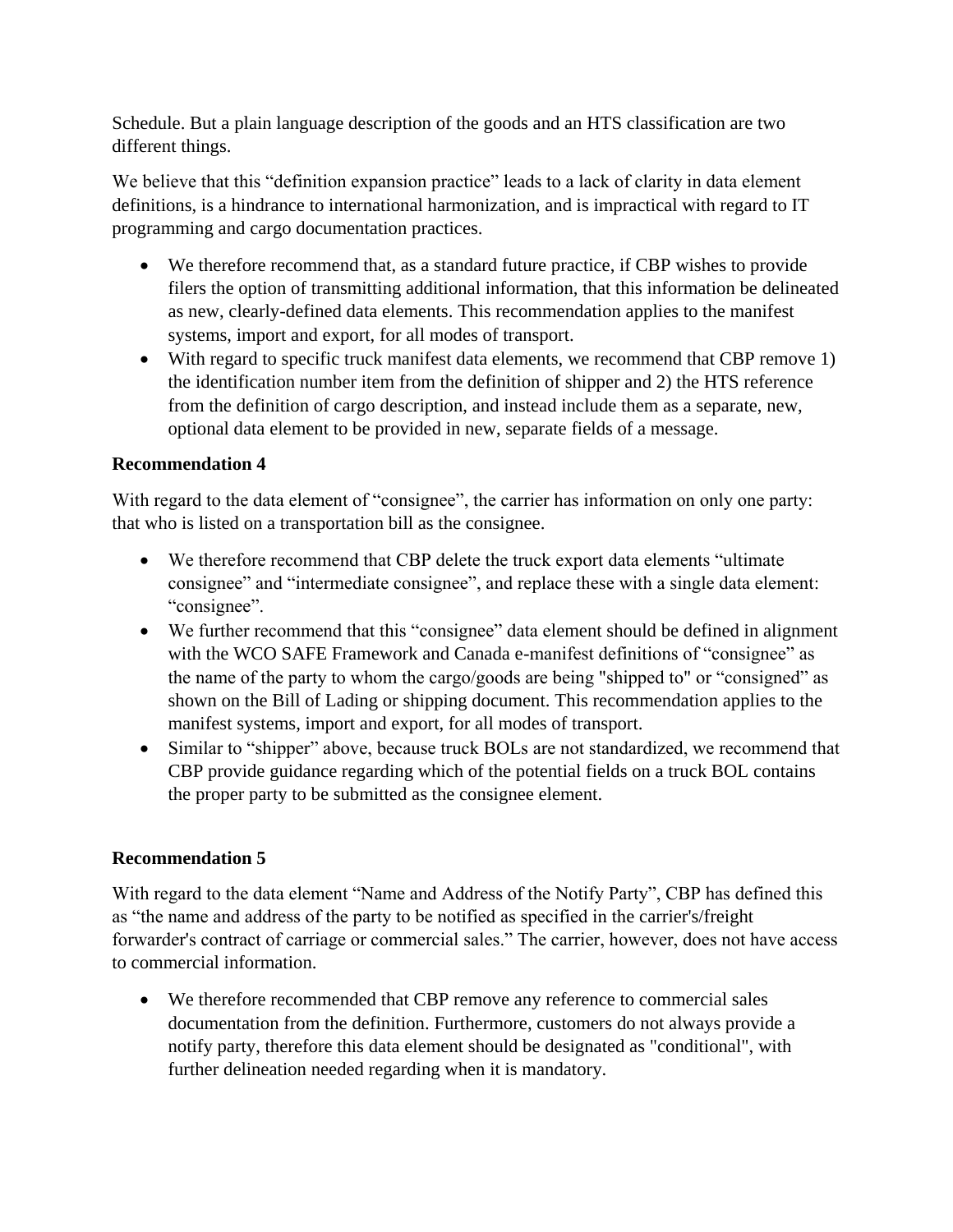# **Recommendation 6**

 With regard to the data elements "Port or Place of Unloading" and "Place where the cargo was accepted", we recommend that CBP define these in alignment with similar Canada CBSA e-manifest data elements, and make them conditional, to be required only when these places differ from the information provided in the consignee field for place of unloading, or the shipper field for place where the cargo was accepted.

#### **Recommendation 7**

• With regard to the data element carrier code, we recommend that CBP coordinate closely with CBSA to ensure that a system of "look-up" tables are in place for both manifest systems in order to translate between US and Canadian carrier codes.

#### **Recommendation 8**

 With regard to the data element "Trip number or Unique Consignment Number", we recommend that these be listed as two separate data elements, with the definitions aligned to those found in the Canada e-manifest system.

#### **Recommendation 9**

With regard to the data element cargo quantity, it is understood that CBP wants the lowest level piece count, and that carriers should employ due diligence to transmit accurate data in this regard. However, it is sometimes impossible for a carrier to determine whether or not the piece count provided to it by a shipper is accurate.

• Therefore we recommend that, as per the Trade Act, CBP ensures that the policy interpretation of this element provides that carriers should be able to reasonably depend upon the information provided to it by shippers, and that CBP direct any enforcement actions toward shippers who are providing inaccurate information to carriers.

#### **Recommendation 10**

• With regard to Hazmat, we recommend 1) that CBP align with the Canadian designation of the UN number as the required Dangerous Goods Code element, unless no UN # exists for the commodity involved, and 2) that the data element Chemical Abstract Service ID Number be eliminated or made optional.

# **Recommendation 11**

 With regard to the data element AES ITN or AES Filing Exemption Code, we recommend that all of the possible citations utilizing the expected codes should be provided for review.

# **Recommendation 12**

With regard to the data elements "license code", "export control classification number", and "License or Permit Number", we note that all of these are commodity elements, not related to the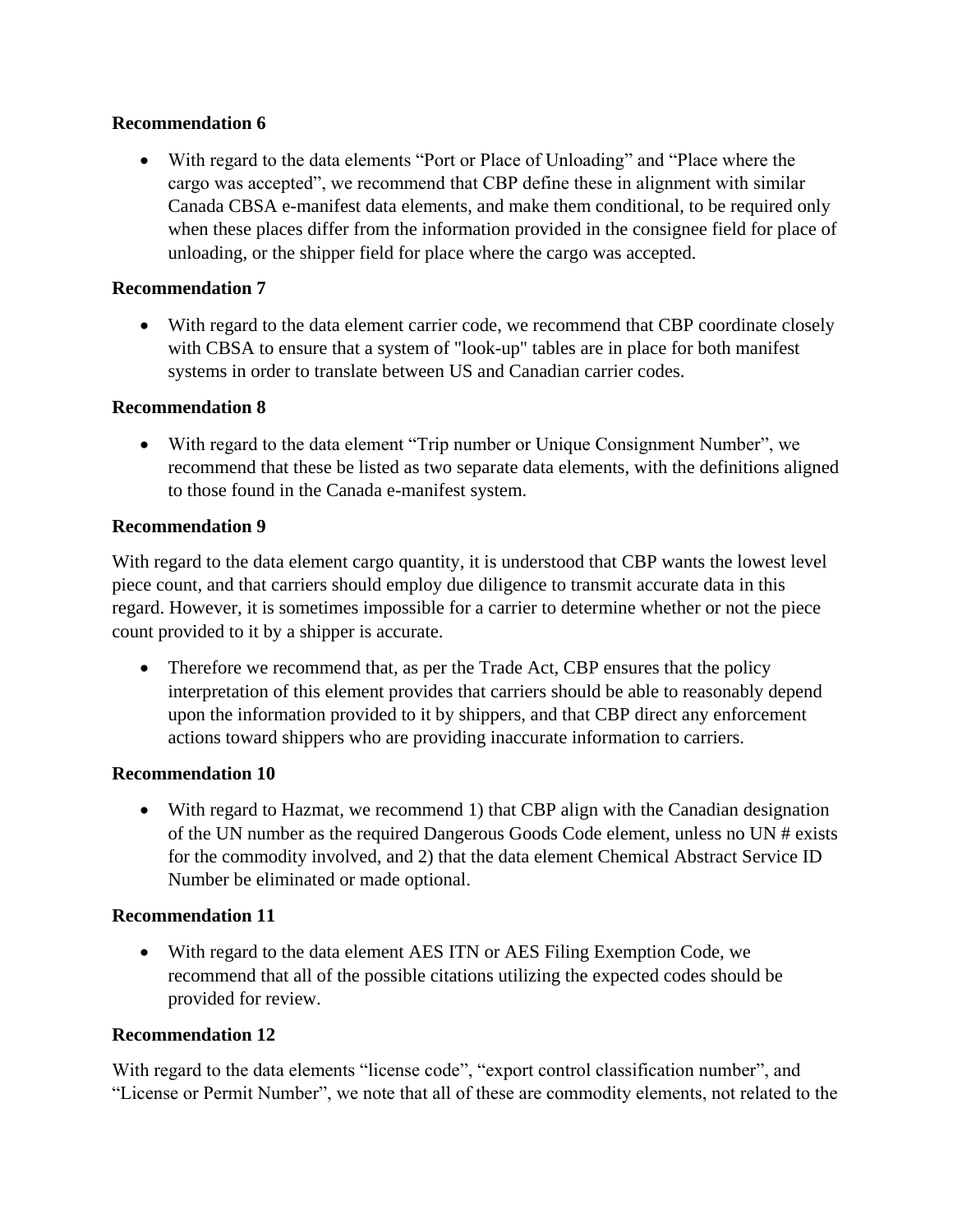transport contract that is the basis of the manifest. We also note that the Automated Export System should already capture all of these data fields attached to an ITN, therefore to also require them on the manifest would be duplicative.

 We therefore recommend that CBP remove these elements from the truck manifest data element list, and that the issuance of an ITN be used as a "one-stop shop" for validation of these and any similar commodity-related data elements. This recommendation applies to the export manifest systems for all modes of transport.

# **Recommendation 13**

 With regard to data elements related to split shipments, we recommend that CBP undertake an evaluation to determine whether the government has a compelling interest in carriers providing detailed split information, such as number of pieces on a given conveyance, on the export manifest. This recommendation applies also applies to the rail and air export manifest systems.

#### **Recommendation 14**

With regard to promoting seamless intermodal transport, the Canadian highway e-manifest system includes a field in which the filer can provide an ocean bill of lading number. The US truck data element list does not include this field. We also note that ocean-to-truck is not the only possible intermodal transfer; particularly across the northern border, air-to-truck (and vice-versa) transfers are standard practice.

 We therefore recommend that CBP include a data field for the provision of a bill of lading identifier from another mode of transport in all of its export manifest systems, including air, ocean, rail and truck, to provide a mechanism to link together information for the same shipment that has been filed in different systems under different bill numbers.

# **Recommendation 15**

The current process by which conventional carrier air shipments exported from the US by truck are reported to customs today is inefficient and burdensome. Known as "flying trucks", these are trucks that operate under air carrier flight numbers and carry shipments travelling under an air waybill, including shipments that have entered the United States by air and are being exported to Canada by truck, and those that originate in the United States and are exported by truck, and are then transferred onto an aircraft in Canada for export to a third country.

 As the automated truck manifest is developed, we recommend that CBP develop an airline/truck dual-filing, dual-manifest approach, in which 1) air carriers – via the Air Export Manifest System – provide CBP with data on the house and master bills departing on an airline flight-number-identified truck, and 2) truckers – via the Truck Export Manifest System – provide CBP with the required truck specific data elements, so that 3) CBP can link the two data submissions together behind the scenes.